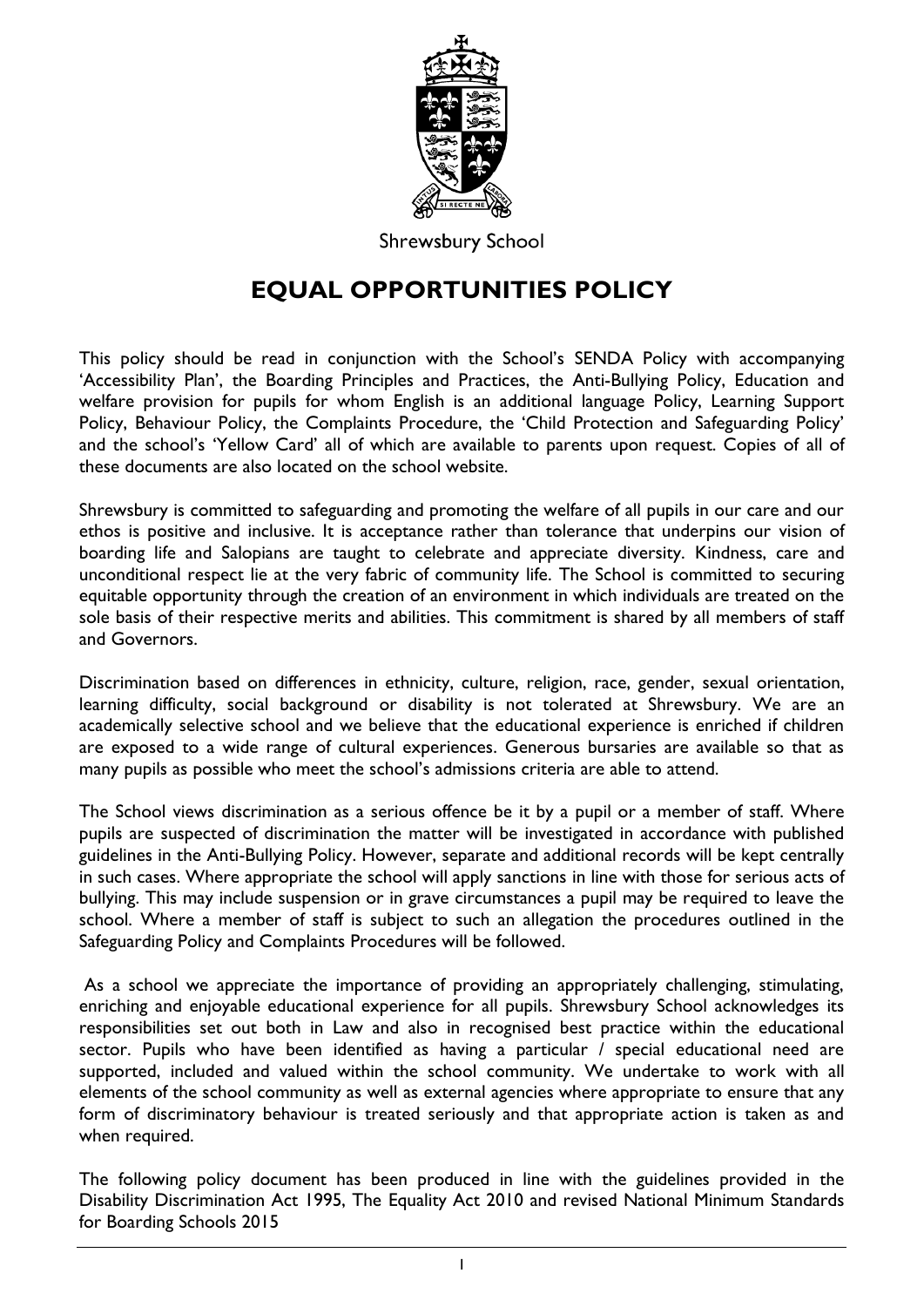## **Procedure for Pupils**

Shrewsbury School implements the above principles in a variety of ways including the following;

- The policy is known and understood by staff, pupils and parents. It is available on the staff area of the intranet as well as on the school web site.
- Issues relating to this topic are regularly reviewed at Senior Leadership Team meetings and associated policy documents are updated annually.
- The Learning Support department actively monitors the learning patterns of those pupils with specific learning difficulties. Where appropriate the School may call upon a range of external specialists to provide additional guidance and support.
- Equal Opportunity issues are regularly discussed in House tutor group meetings and are also covered in whole staff Inset.
- The Headmaster refers to such issues in whole school Assemblies and Housemasters discuss these and other related issues at House Dix.
- The Tutor programme encourages pupils to discuss a wide range of issues relating to discrimination and prejudice.
- The School Praepostors are able to raise any concerns with the Headmaster, Second Master or Deputy Head Pastoral.
- The School Council provides a forum for pupils to discuss any issues that may be concerning them.
- The chaplain uses a variety of stimulus material to discuss contemporary issues through chapel services.
- The message of equal opportunities is regularly covered in the classroom setting most notably through the school's PSHE programme.
- Monitoring the needs of individual pupils through effective pastoral care is central to our approach. In its broadest sense this involves all members of the teaching staff although the role of Housemasters and tutors is crucial.
- Support staff are also important and House matrons are actively involved in this key area of education.

### **Appendix 1**

### **Procedure for Members of Staff**

To ensure the elimination and prevention of discrimination and the promotion of equity of opportunity in employment Shrewsbury School is committed to the following principles and practices.

### **Sex Discrimination**

Unless the job is covered by a statutory exception we will not discriminate directly or indirectly on the grounds of sex, gender assignment, sexual orientation, pregnancy, marital status or civil partnership.

- In the arrangements made for deciding who should be offered a job
- In any terms of employment, including pay
- By refusing or omitting to offer a person employment
- In the way we afford access to opportunities for promotion, transfer or training
- In the manner in which employment is offered or in affording access to any benefits, facilities or services
- By victimizing an individual for a complaint made in good faith about sex, gender assignment, sexual orientation or pregnancy discrimination or for giving evidence about such a complaint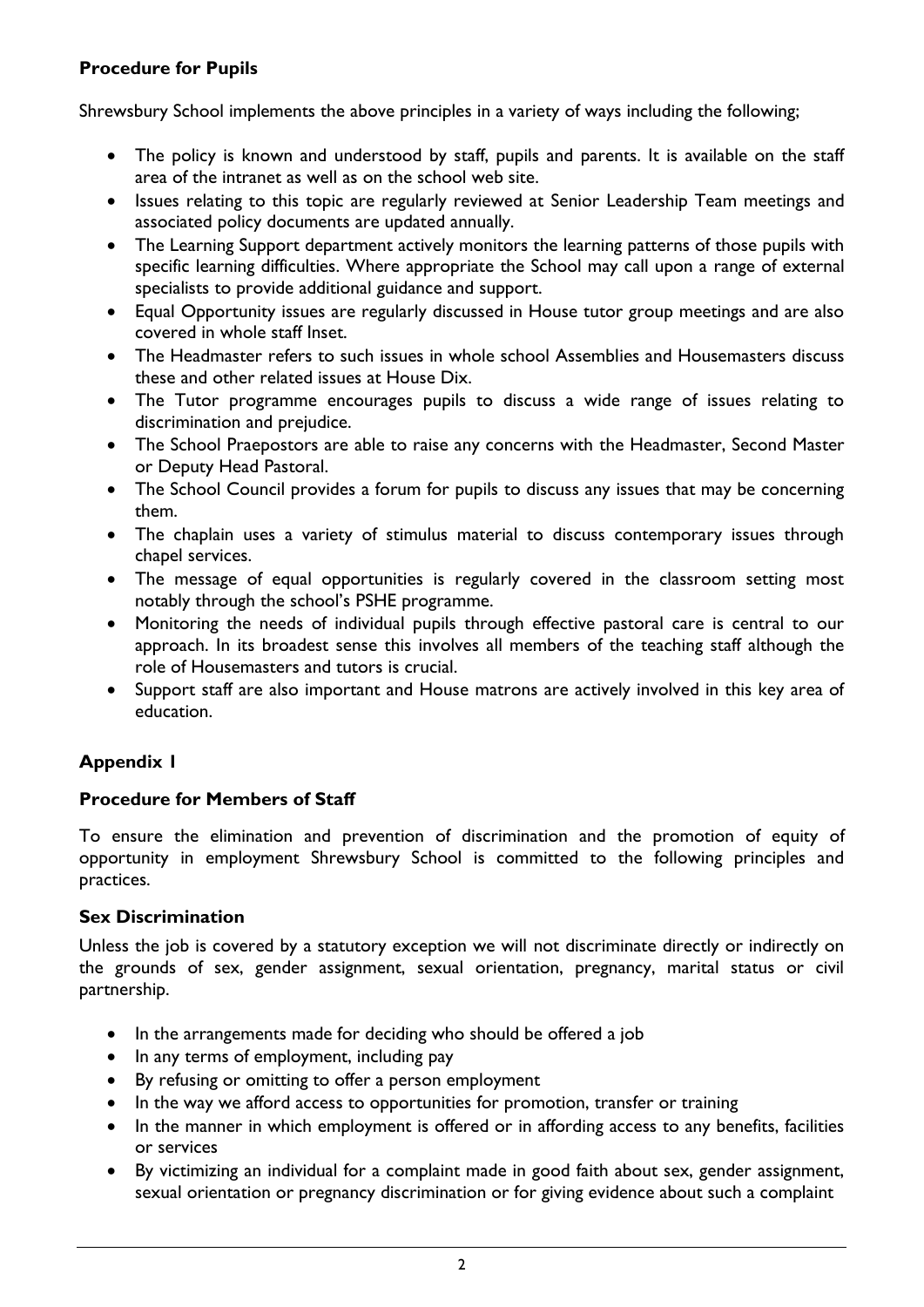• In connection with redundancy or termination of employment however caused or by treating an employee unfavourably in any other way

## **Race Discrimination**

Our equal opportunity policy aims to ensure that:

- No job applicant or employee receives less favourable treatment than another on racial grounds.
- No applicant or employee is placed at a disadvantage by requirements or conditions which have a disproportionately adverse effect on his/her racial group and which cannot be shown to be justifiable on other than racial grounds.

We will not:

- Discriminate on racial grounds in recruitment, promotion, transfer or training, nor in the arrangements made for recruitment and in the ways of affording access to opportunities for promotion, transfer or training
- Discriminate on racial grounds in connection with dismissal, redundancy or any other termination of employment or other detriment to an employee
- Discriminate on racial grounds in appraisals of employee performance or in the operation of grievance disputes and disciplinary procedures
- Discriminate on racial grounds in affording terms of employment and providing benefits, facilities and services for employees
- Victimise individuals who have made allegations or complaints of racial discrimination or provided information about such discrimination

#### **Disability Discrimination**

In connection with dealings in relation to persons with a disability within the meaning of the Disability Discrimination Act 1995:

- We will not discriminate against disabled people or those who have been disabled
- We will make any reasonable adjustments of our employment arrangements or premises which place disabled people at a substantial disadvantage compared with non-disabled people
- We will not treat a disabled employee or disabled job applicant less favourably for a reason relating to the disability than others to whom that reason does not apply unless the reason is material to the particular circumstances and substantial
- We will not knowingly help another to unlawfully discriminate against a disabled employee
- We will not discriminate against a disabled person in the arrangements made for determining who should be offered employment or by refusing to offer, or deliberately not offering, employment
- We will not discriminate against a disabled person whom we employ in terms of the employment we offer him/her; in the opportunities, which we afford him/her for promotion, a transfer, training or receiving any other benefit; by refusing to afford him/her or deliberately not affording him/her any such opportunity; by dismissing him/her or subjecting him/her to any other detriment

### **Religion**

Shrewsbury School is a Christian foundation. However, unless a particular job is covered by a statutory exception we will not discriminate directly or indirectly on religious grounds.

- In the arrangements made for deciding who should be offered a job
- In any terms of employment, including pay